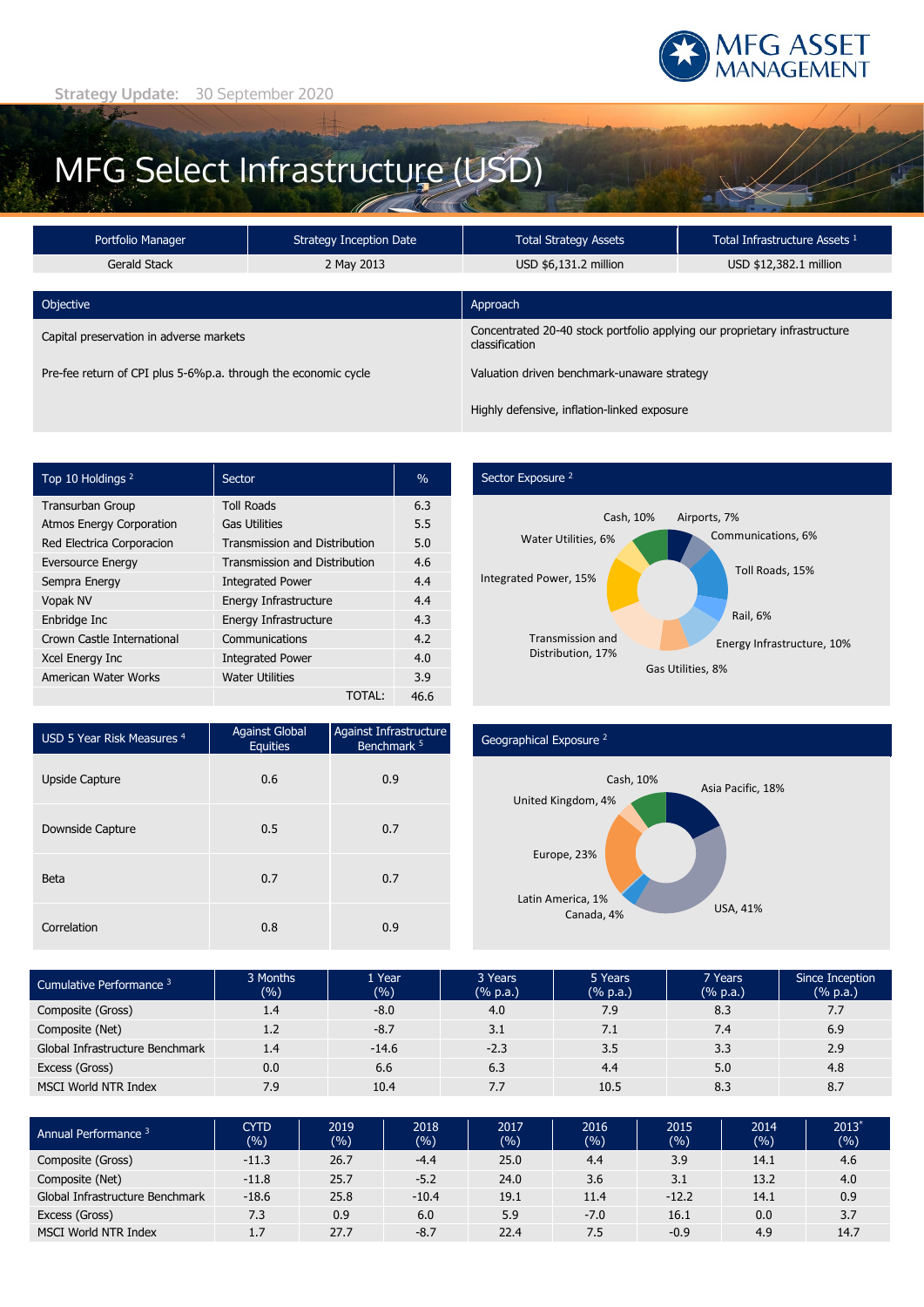1 Comprised of all Infrastructure Strategies.<br>2 The data is based on a representative portfolio for the strategy. Refer to the GIPS Disclosure below for further information. Sectors are internally defined. Geographical exp

3 Returns are for the Global Select Infrastructure Composite and denoted in USD. Performance would vary if returns were denominated in a currency other than USD. Refer to the GIPS Disclosure section below for further information. Composite (Net) returns are net of fees charged to clients and have been reduced by the amount of the highest fee charged to any client employing that strategy during the period under consideration. Actual fees may vary depending on, among other things, the applicable fee schedule and portfolio size. Fees are available upon request.

4 Risk measures are for the Global Select Infrastructure Composite before fees. The Global Equity Index is the MSCI World NTR Index.

5 The Benchmark or Global Infrastructure benchmark is comprised of the following: from inception to 31 December 2014 the benchmark is UBS Developed Infrastructure & Utilities NTR Index and from 1 January 2015<br>onwards, the Global Infrastructure NTR Index.

Returns are only for part year.

**IMPORTANT NOTICE**<br>This material is being furnished to you to provide summary information regarding Magellan Asset Management Limited trading as MFG Asset Management ('**MFG Asset Management**') and an investment fund or<br>inv investment or other advice. In making an investment decision, you must rely on your own examination of any offering documents relating to the Strategy.

The investment program of the Strategy presented herein is speculative and may involve a high degree of risk. The Strategy is not intended as a complete investment program and is suitable only for sophisticated<br>investors w future results and no person guarantees the future performance of the Strategy, the amount or timing of any return from it, that asset allocations will be met, that it will be able to implement its investment strategy or t actual performance of an MFG Asset Management financial product or service may differ materially from those reflected or contemplated in such forward-looking statements. The Strategy will have limited liquidity, no secondary market for interests in the Strategy is expected to develop and there are restrictions on an investor's ability to withdraw and transfer interests in the Strategy. The management fees, incentive fees and allocati and other expenses of the Strategy will reduce trading profits, if any, or increase losses.

No representation or warranty is made with respect to the correctness, accuracy, reasonableness or completeness of any of the information contained in this material. This information is subject to change at any time and on direct, indirect or consequential, including loss of profits, damages, costs, claims or expenses, relating to or arising from your use or reliance upon any part of the information contained in this material including tradi losses, loss of opportunity or incidental or punitive damages.

No distribution of this material will be made in any jurisdiction where such distribution is not authorised or is unlawful. This material does not constitute, and may not be used for the purpose of, an offer or solicitatio any jurisdiction or in any circumstances in which such an offer or solicitation is unlawful or not authorized or in which the person making such offer or solicitation is not qualified to do so. This material and the inform www.mfgam.com.au. Any trademarks, logos, and service marks contained herein may be the registered and unregistered trademarks of their respective owners.

United Kingdom - This material does not constitute an offer or inducement to engage in an investment activity under the provisions of the Financial Services and Markets Act 2000 (FSMA). This material does not form part of any offer or invitation to purchase, sell or subscribe for, or any solicitation of any such offer to purchase, sell or subscribe for, any shares, units or other type of investment product or service. This material or an material is exempt from the restrictions in the FSMA as it is to be strictly communicated only to 'investment professionals' as defined in Article 19(5) of the Financial Services and Markets Act 2000 (Financial Promotion) Order 2005 (FPO).

<u>United States of America</u> - This material is not intended as an offer or solicitation for the purchase or sale of any securities, financial instrument or product or to provide financial services. It is not the intention o available upon request and also may be found in Part II of MFG Asset Management's Form ADV.

structure Benchmark is comprised of the following: from inception to 31 December 2014 the benchmark is UBS Developed Infrastructure & Utilities Index Net Total Return and from 1 January 2015 the benchmark is S&P Global Infrastructure Net Total Return Index. The benchmark changed because UBS discontinued their index series.

The UBS Developed Infrastructure & Utilities Index Net Total Return is a market capitalisation weighted index that is designed to measure the equity performance of listed Infrastructure and Utility stocks. Index results<br>as

The S&P Global Infrastructure Net Total Return Index is a market capitalisation weighted index that is designed to track 75 companies from around the world diversified across three infrastructure sectors energy, transportation and utilities. Index results assume the reinvestment of all distributions of capital gain and net investment income using a tax rate applicable to non-resident institutional investors who do not benefit from double taxation treaties.

### **GLOBAL INVESTMENT PERFORMANCE STANDARDS (GIPS®) DISCLOSURE**

Magellan Asset Management Limited, doing business as MFG Asset Management in jurisdictions outside Australia and New Zealand, (MFG Asset Management) claims compliance with the Global Investment Performance Standards (GIPS ®)

For the purpose of complying with GIPS, the Firm is defined as all discretionary portfolios managed by MFG Asset Management, excluding brands managed by subsidiaries operating as distinct business entities. MFG Asset Management is a wholly-owned subsidiary of the publicly listed company Magellan Financial Group Limited. MFG Asset Management is based in Sydney, Australia. Total Firm assets is defined as all assets managed by MFG<br>Asset M

The Global Select Infrastructure composite is a concentrated global strategy investing in strictly defined or "pure" infrastructure companies, (typically 20-40). The filtered investment universe is comprised of stocks that generate reliable income streams 2. benefit from inflation protection and 3. have an appropriate capital structure. The investment objective of the strategy is to minimise the risk of permanent capital loss; and achieve<br>su

To achieve investment objectives, the composite may also use derivative financial instruments including, but not limited to, options, swaps, futures and forwards. Derivatives are subject to the risk of changes in the marke may reduce its returns.

A copy of the composite's GIPS compliant presentation and/or the firm's list of composite descriptions are available upon request by emailing client.reporting@magellangroup.com.au

The representative portfolio is an account in the composite that closely reflects the portfolio management style of the strategy. Performance is not a consideration in the selection of the representative portfolio. The characteristics of the representative portfolio may differ from those of the composite and of the other accounts in the composite. Information regarding the representative portfolio and the other accounts in the composite is available upon request.